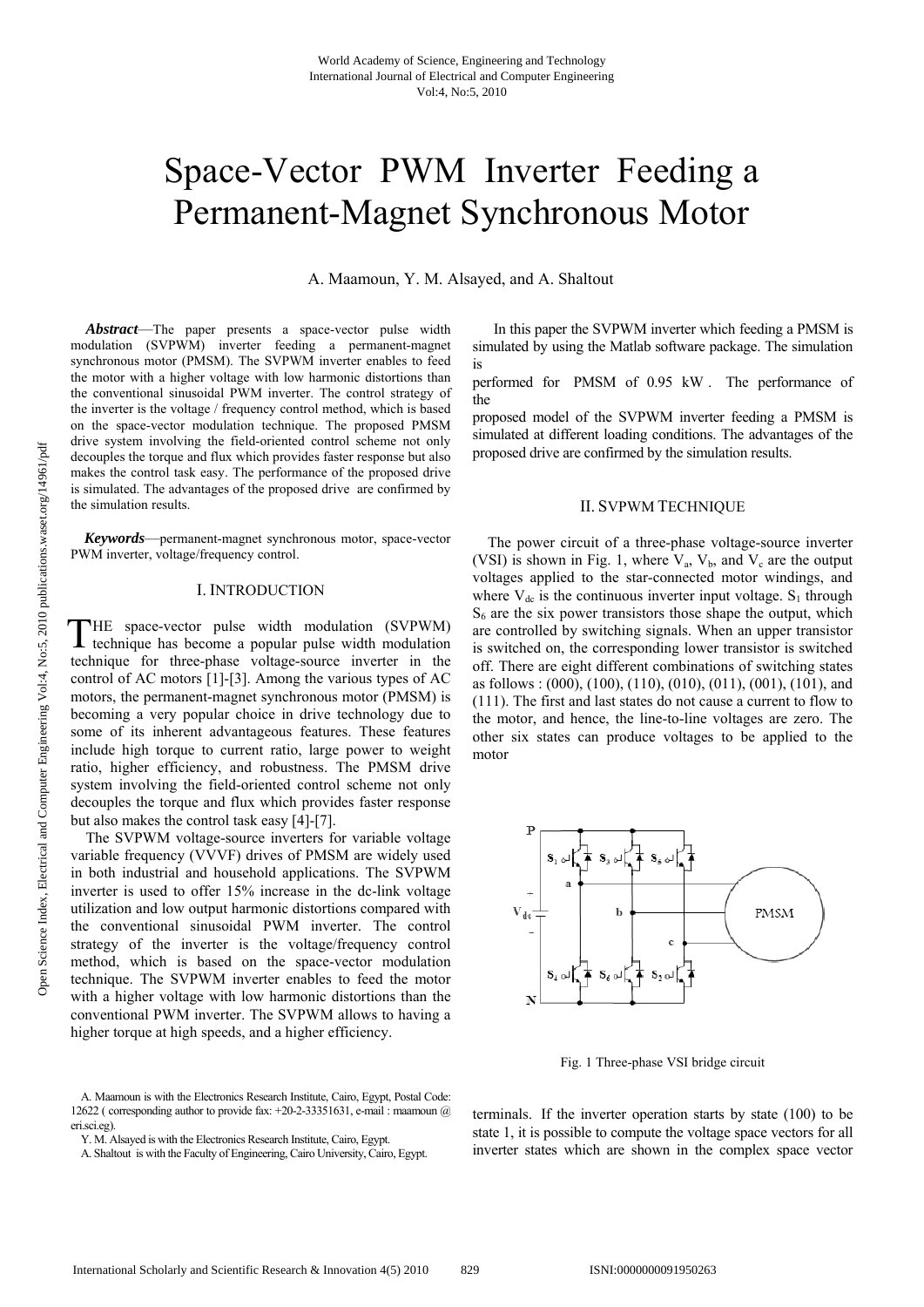plane in Fig.2 [3]. The six active voltage space vectors are of equal magnitude (2/3)  $V_{dc}$  and mutually phase displaced by 60 $^{\circ}$ , as shown in Fig. 3. The peak fundamental phase voltage that may be produced by the inverter for a given dc link voltage occurs under six-step operation, and is given by :

$$
V_{1,\text{six-step}} = \frac{2}{\pi} V_{dc} \tag{1}
$$

On the other hand, the maximum achievable peak fundamental phase voltage for conventional sinusoidal modulation as shown in Fig. 3 is:

$$
V_{1,\sin-pwm} = \frac{V_{dc}}{2} \tag{2}
$$

From equations (1) and (2), only 78.5% of the inverter capacity is used.



Fig. 2 Voltage space vectors for a three-phase VSI



Fig. 3 Locus comparison of maximum peak voltage in sinusoidal PWM and SVPWM

 The modulation index *M* of the reference voltage space vector  $V_0^*$  is defined as the ratio of the desired peak fundamental phase voltage to half the dc link voltage (maximum achievable peak fundamental phase voltage for conventional sinusoidal PWM) as the following:

$$
M = \frac{V_1}{(V_{dc}/2)}\tag{3}
$$

The largest possible peak phase voltage that may be achieved using the space vector modulation strategy corresponds to the radius of the largest circle that can be inscribed within the hexagon of Fig.3. Thus, the peak fundamental phase voltage that may be achieved is:

$$
V_{1, svpwm} = \frac{V_{dc}}{\sqrt{3}}\tag{4}
$$

which corresponds to a maximum modulation index  $M_{\text{max}} \approx 1.15$ . From equations (1) and (4), about 90.6% of the inverter capacity is used. This represents 15% increase in maximum voltage compared with the conventional sinusoidal modulation.

 Consider the example depicted in Fig.4, in which the desired voltage is found to lie in Sector 1. Although, the inverter can not produce the desired voltage directly. It is possible to decompose it into two vectors,  $V_x$  and  $V_y$ , that lie on the two active inverter vectors on either side of the reference vector[2], [3], [9]. Therefore, in space vector notation:

$$
V_s^* = V_x + V_y \tag{5}
$$



Fig. 4 Synthesis of desired space- vector voltage using realizable voltage vectors

where the vectors,  $V_x$  and  $V_y$ , are obtained by operating at the relevant inverter states,  $V_{s1}$  and  $V_{s2}$ , for suitable portions of the switching period,  $T<sub>s</sub>$ . In general, when operating in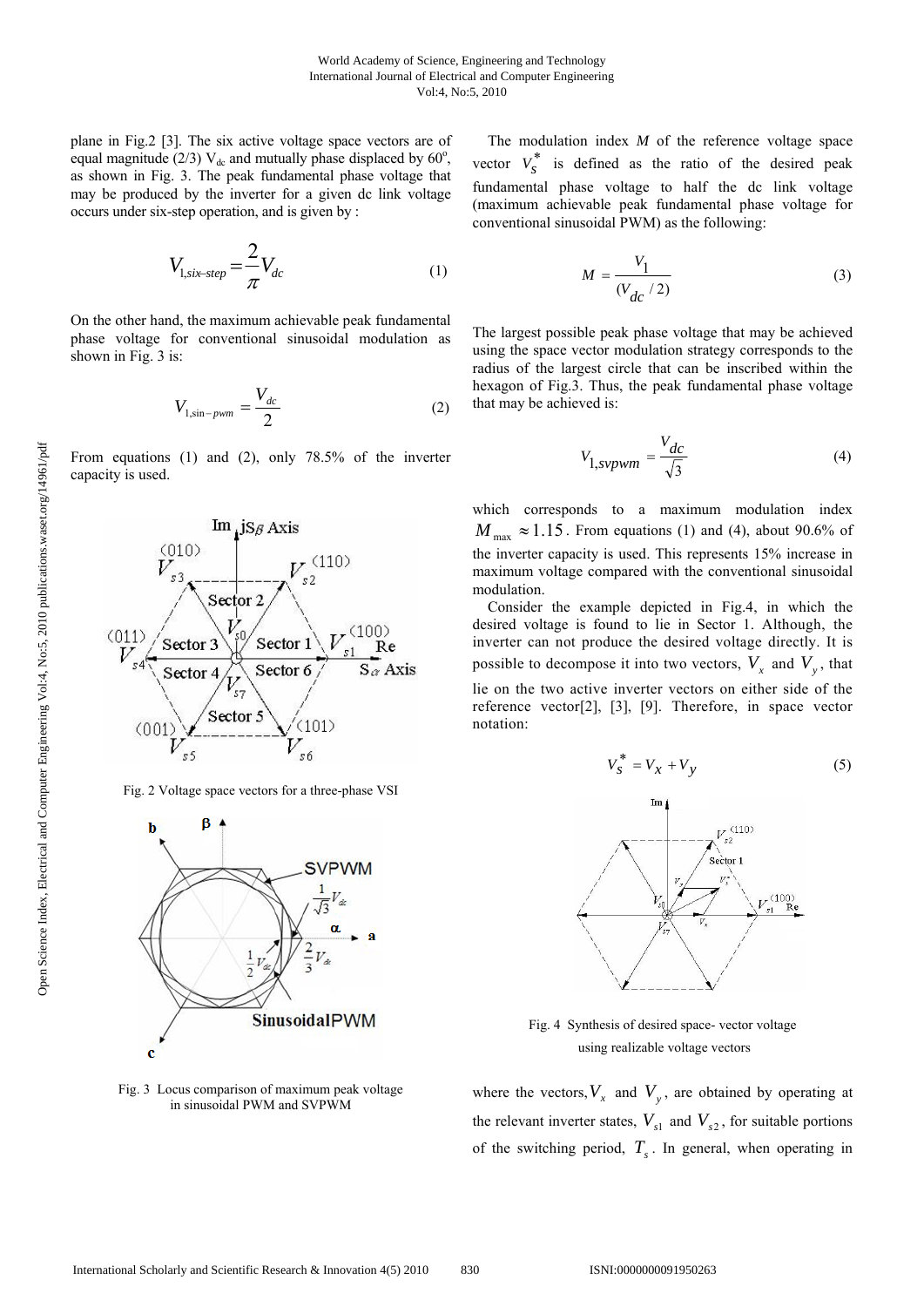sector m, the reference vector may be decomposed according to :

$$
V_s^* = \frac{T_m}{T_s} V_{s,m} + \frac{T_{m+1}}{T_s} V_{s,m+1}
$$
 (6)

where  $T_m$  and  $T_{m+1}$  are the times spent at adjacent active inverter states,  $V_{s,m}$  *and*  $V_{s,m+1}$  . The remainder of the switching cycle is subdivided between the zero states :

$$
T_{zero} = T_0 + T_7 = T_s - T_m - T_{m+1}
$$
 (7)

Having computed the active and zero state times for a particular modulation cycle, it is possible to produce the switching signals, PWM1, PWM2, and PWM3 to be applied to the inverter. The total zero time is most often divided equally between the two zero states. It is possible to satisfy the above restrictions by the use of symmetrical pulses as shown in Fig. 5 [8], [9]. The cycle begins in state 0, (000), with each inverter pole being successively toggled until state 7, (111), is obtained. The pattern is them reversed in order to complete the modulation cycle.



Fig. 5 Inverter switching signals for SVM in sector 1

#### III. MODEL OF PMSM

 The stators of the PMSM and the wound rotor synchronous motor (SM) are similar and there is no difference between the back EMF produced by a permanent magnet and that back EMF produced by an excited coil. Hence the mathematical model of a PMSM is similar to that of the wound rotor SM [6], [7].

 The stator *d*, *q* equations of the PMSM in the rotor reference frame are :

$$
V_q = r\dot{i}_q + P\omega_r \lambda_d + p\lambda_q \tag{8}
$$

$$
V_d = r\dot{i}_d - P\omega_r \lambda_q + p\lambda_d \tag{9}
$$

where

$$
\lambda_q = L_q \, i_q \tag{10}
$$

$$
\lambda_d = L_d \, i_d + \lambda_m \tag{11}
$$

where *P* is the pole pairs, *p* is the  $d/dt$  operator,  $V_a$  and  $V_d$  are the *q*, *d* axis voltages,  $i_q$  and  $i_d$  are the *q*, *d* axis stator currents,  $L_a$  and  $L_d$  are the *q*, *d* axis inductances,  $\lambda_a$  and  $\lambda_d$  are the *q*, *d* axis stator flux linkages, while *r* and  $\omega_r$  are the stator resistance and rotor speed, respectively.  $\lambda_m$  is the flux linkage due to the rotor magnets linking the stator.

The electromechanical torque developed by the motor is :

$$
T_{em} = \frac{3}{2} P(\lambda_d i_q - \lambda_q i_d)
$$
 (12)

by substituting equations (10), and (11) in equation (12),

$$
T_{em} = \frac{3}{2} P(\lambda_m i_q + (L_d - L_q) i_q i_d)
$$
 (13)

 The relationship between the electromechanical torque and the load torque is given as :

$$
\frac{d\omega_r}{dt} = \frac{1}{J_m} \left( T_{em} - T_l - B_m \omega_r \right) \tag{14}
$$

$$
\frac{d\theta_r}{dt} = \omega_r \tag{15}
$$

where  $B_m$  is the friction coefficient,  $T_l$  is the load torque and  $J<sub>m</sub>$  is the moment of inertia. The inverter frequency is related to the rotor speed as the following :

$$
\omega_e = P \omega_r \tag{16}
$$

 For dynamic simulation, the equations of PMSM presented in (8)-(16) must be expressed in state-space form as the following :

$$
pi_q = \frac{1}{L_q}(\nu_q - ri_q - P\omega_r L_d i_d - P\omega_r \lambda_m)
$$
 (17)

$$
pi_d = \frac{1}{L_d}(\nu_d - r\dot{i}_d + P\omega_r L_q \dot{i}_q)
$$
 (18)

$$
p\omega_r = \frac{1}{J_m}(T_{em} - T_l - B_m\omega_r)
$$
 (19)

## IV. SVPWM INVERTER FEEDING A PMSM

 The SVPWM technique is used to produce the switching control signals to be applied to the three-phase inverter circuit given in Fig. 1. The SVPWM inverter is used to offer 15% increase in the dc link voltage utilization and low output harmonic distortions compared with the conventional sinusoidal PWM inverter. The control strategy of the SVPWM inverter is the voltage/frequency control method, which is based on the space-vector modulation technique. For constant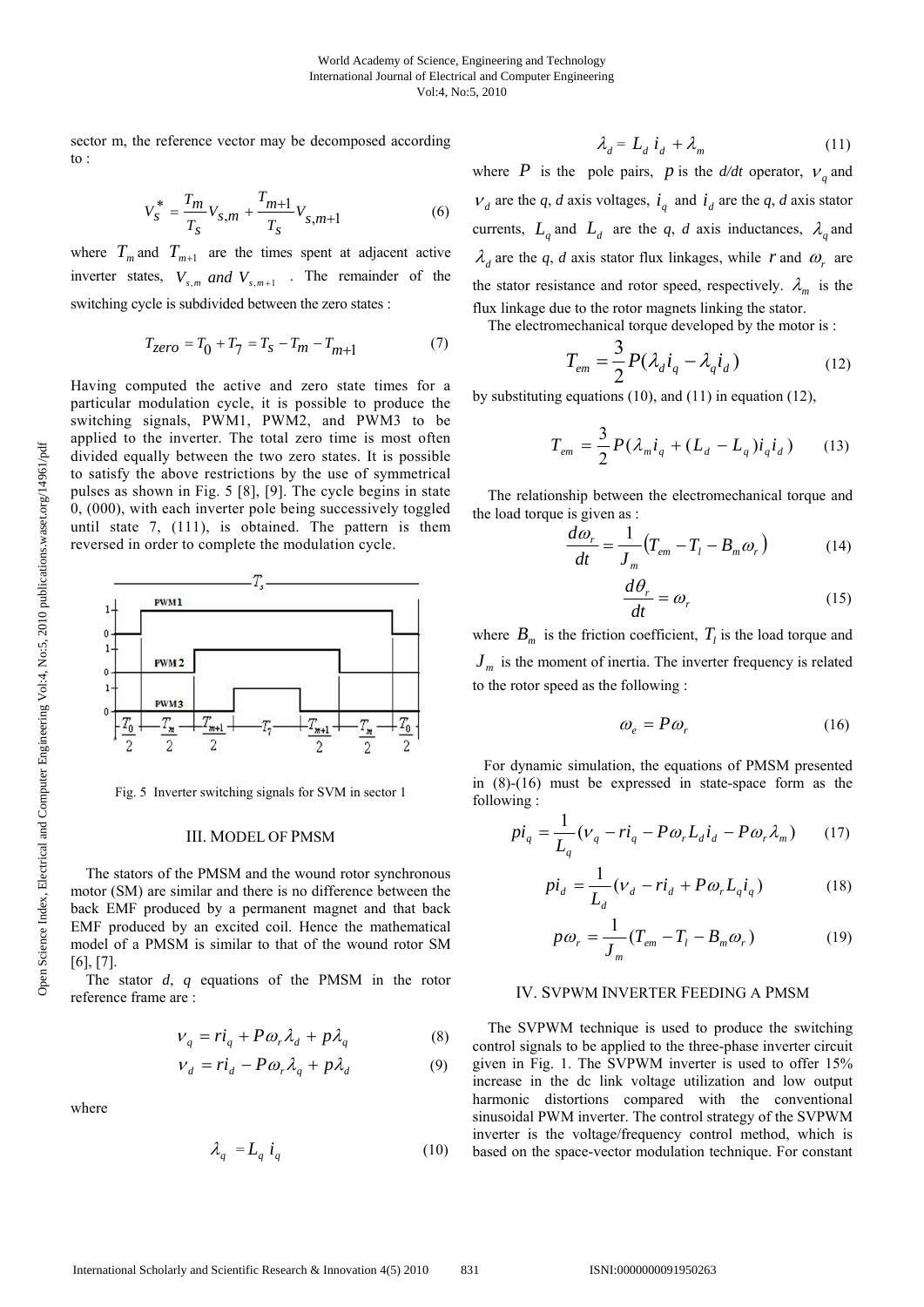### World Academy of Science, Engineering and Technology International Journal of Electrical and Computer Engineering Vol:4, No:5, 2010

torque output, the air gap flux in the motor is maintained constant by operating on a constant voltage/frequency supply. However, the analysis above assumes negligible winding resistance, whereas, in practice, at low frequencies the resistive voltage drop becomes significant compared with the induced voltage. This voltage drop causes a reduction in the air gap flux and motor torque. In order to maintain the lowspeed torque, the voltage/frequency ratio must be increased at low frequencies. The SVPWM-PMSM drive is a part of a PMSM drive system controlled by using conventional PI controller.

## V. SIMULATION RESULTS

 The SVPWM inverter which feeding a three-phase PMSM is simulated using the Matlab software package. The simulation is performed under the following conditions :  $V_{dc}$ =570 V, switching frequency=5 kHz, and three-phase PMSM (0.95 kW, 3 N.m, 400 V, 2.7 A, 150 Hz, 3000 rpm, r=3.15  $\Omega$ , L=17.5 mH, voltage constant = 97 mV.min,  $J=0.00031$  kg.m<sup>2</sup>, and P=3). Figures 6 and 7 show the motor phase voltage and motor line voltage at inverter frequency  $f_0$ =50 Hz and modulation index M=0.38. Figures 8 and 9 show the reference input voltage vector and the actual output voltage vector in the  $(\alpha-\beta)$  planes. Also, the motor current at different loading conditions is shown in Figures 10 and 11. Thus, the motor current has low harmonic distortion. The speed response of the motor drive system is shown in Fig. 12.



(b) voltage spectrum (peak value) and THD



Fig.7 Line voltage of the motor at  $f_0$ =50 Hz and M=0.38 (a) voltage waveform (b) voltage spectrum (peak value) and THD

(b)

Frequency (10<sup>4</sup> Hz)



Fig. 8 Locus of reference input voltage vector in the ( $\alpha - \beta$ ) plane



Fig. 9 Locus of actual output voltage vector in the  $($  – ) plane